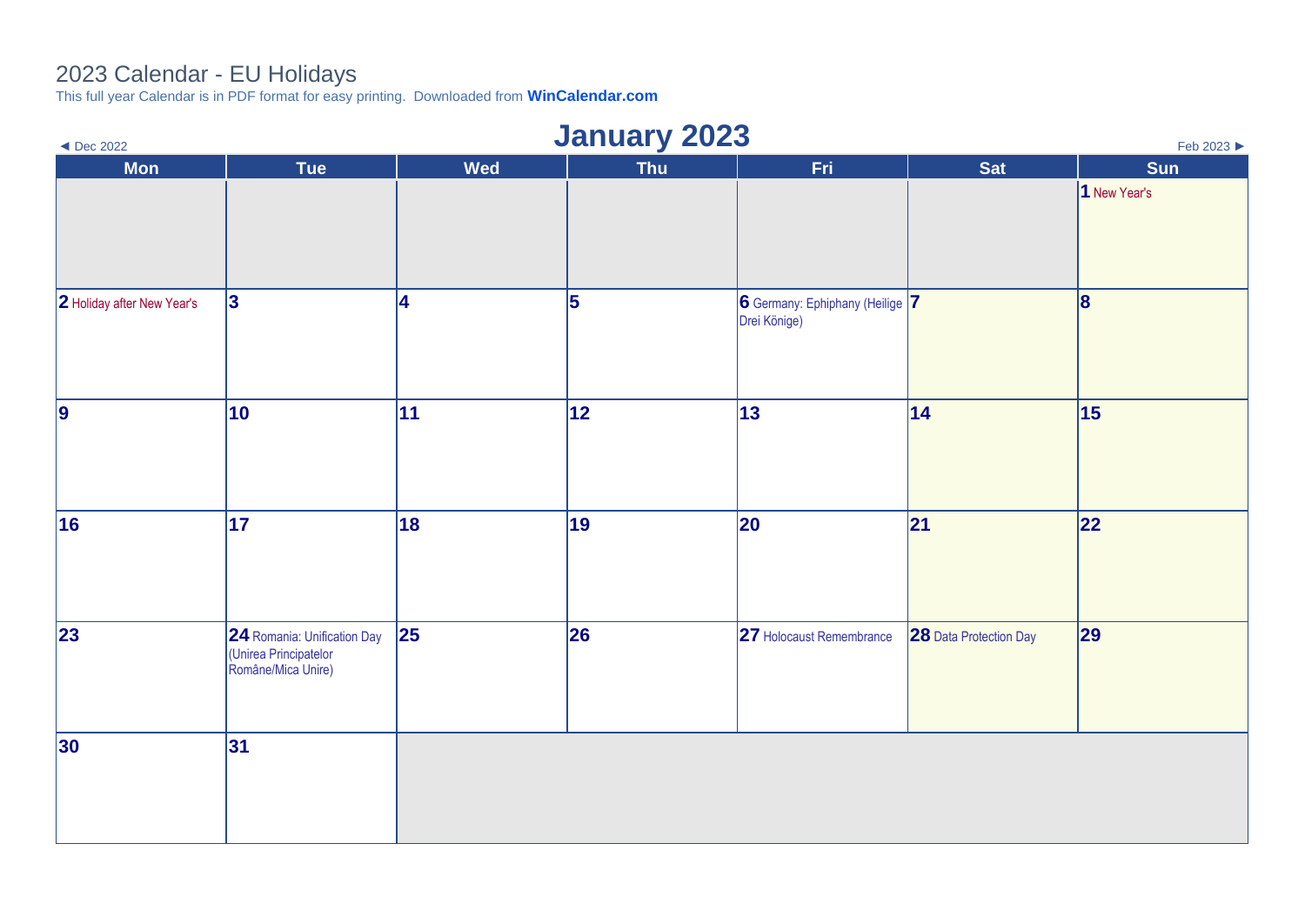| $\triangleleft$ Jan 2023                    | <b>February 2023</b><br>Mar 2023 |                                                                                            |                                                                                                         |                                                                       |            |                 |  |  |
|---------------------------------------------|----------------------------------|--------------------------------------------------------------------------------------------|---------------------------------------------------------------------------------------------------------|-----------------------------------------------------------------------|------------|-----------------|--|--|
| <b>Mon</b>                                  | <b>Tue</b>                       | <b>Wed</b>                                                                                 | <b>Thu</b>                                                                                              | Fri                                                                   | <b>Sat</b> | <b>Sun</b>      |  |  |
|                                             |                                  |                                                                                            | 2                                                                                                       | $\bf{3}$                                                              | 4          | $\vert 5 \vert$ |  |  |
| $\vert 6 \vert$                             | 17                               | 8 Slovenia: Slovenian Cultural 9<br>Holiday (Prešernov dan,<br>slovenski kulturni praznik) |                                                                                                         | 10 Malta: Feast of St Paul's<br>Shipwreck (Nawfraġju ta' San<br>Pawl) | 11         | 12              |  |  |
| $ 13\rangle$                                | 14                               | 15                                                                                         | 16 Lithuania: Day of<br>Restoration of the State of<br>Lithuania (Lietuvos valstybės<br>atkūrimo diena) | 17                                                                    | 18         | 19              |  |  |
| 20                                          | 21                               | 22                                                                                         | 23                                                                                                      | 24 Estonia: Independence Day $25$<br>(Eesti Vabariigi aastapäev)      |            | 26              |  |  |
| 27 Cyprus: Clean Monday<br>(Καθαρά Δευτέρα) | 28                               |                                                                                            |                                                                                                         |                                                                       |            |                 |  |  |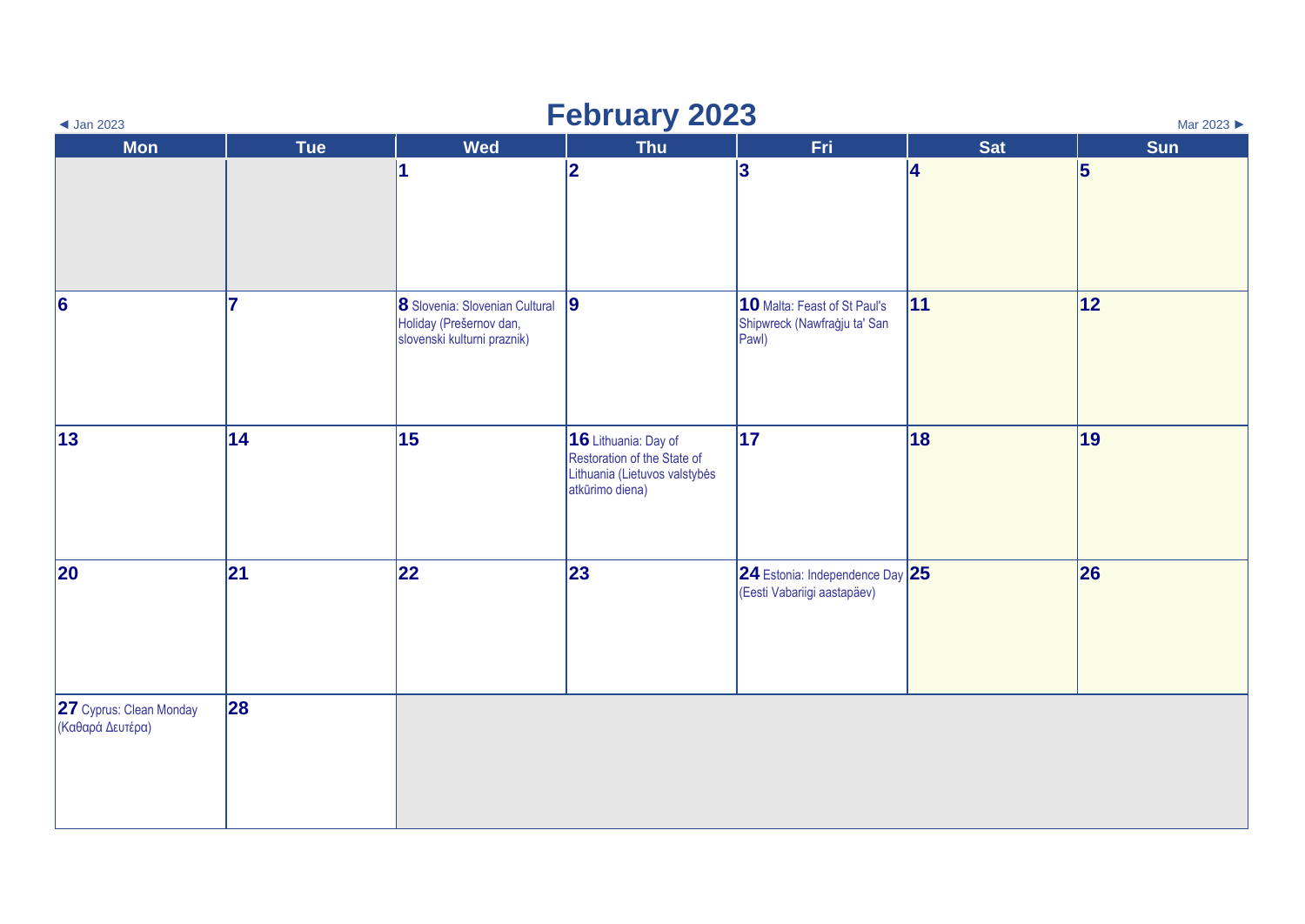| $\blacktriangleleft$ Feb 2023 | <b>March 2023</b><br>Apr 2023 |                                                         |            |                                                                                               |                                                                                                             |                                              |  |  |  |
|-------------------------------|-------------------------------|---------------------------------------------------------|------------|-----------------------------------------------------------------------------------------------|-------------------------------------------------------------------------------------------------------------|----------------------------------------------|--|--|--|
| <b>Mon</b>                    | <b>Tue</b>                    | <b>Wed</b>                                              | <b>Thu</b> | Fri                                                                                           | <b>Sat</b>                                                                                                  | Sun                                          |  |  |  |
|                               |                               |                                                         | 2          | $ 3$ Bulgaria: Liberation Day (Ден $ 4 $<br>на Освобождението на<br>България от османско иго) |                                                                                                             | 5                                            |  |  |  |
| $\vert 6 \vert$               | 17                            | 8                                                       | 9          | 10                                                                                            | 11 Lithuania: Indep. of<br>Lithuania from the Soviet Union<br>(Lietuvos nepriklausomybės<br>atkūrimo diena) | 12                                           |  |  |  |
| 13                            | 14                            | 15 Hungary: 1848 Revolution<br>Memorial (Nemzeti ünnep) | 16         | 17 Ireland: St Patrick's Day (Lá 18<br>Fhéile Pádraig)                                        |                                                                                                             | 19 Malta: Feast of St Joseph<br>(San Gużepp) |  |  |  |
| 20                            | 21                            | 22                                                      | 23         | 24                                                                                            | 25 Greece: Independence Day 26 Summer Time Begins<br>(Εικοστή Πέμπτη Μαρτίου)                               |                                              |  |  |  |
| 27                            | 28                            | 29                                                      | 30         | 31 Malta: Freedom Day (Jum<br>il-Helsien)                                                     |                                                                                                             |                                              |  |  |  |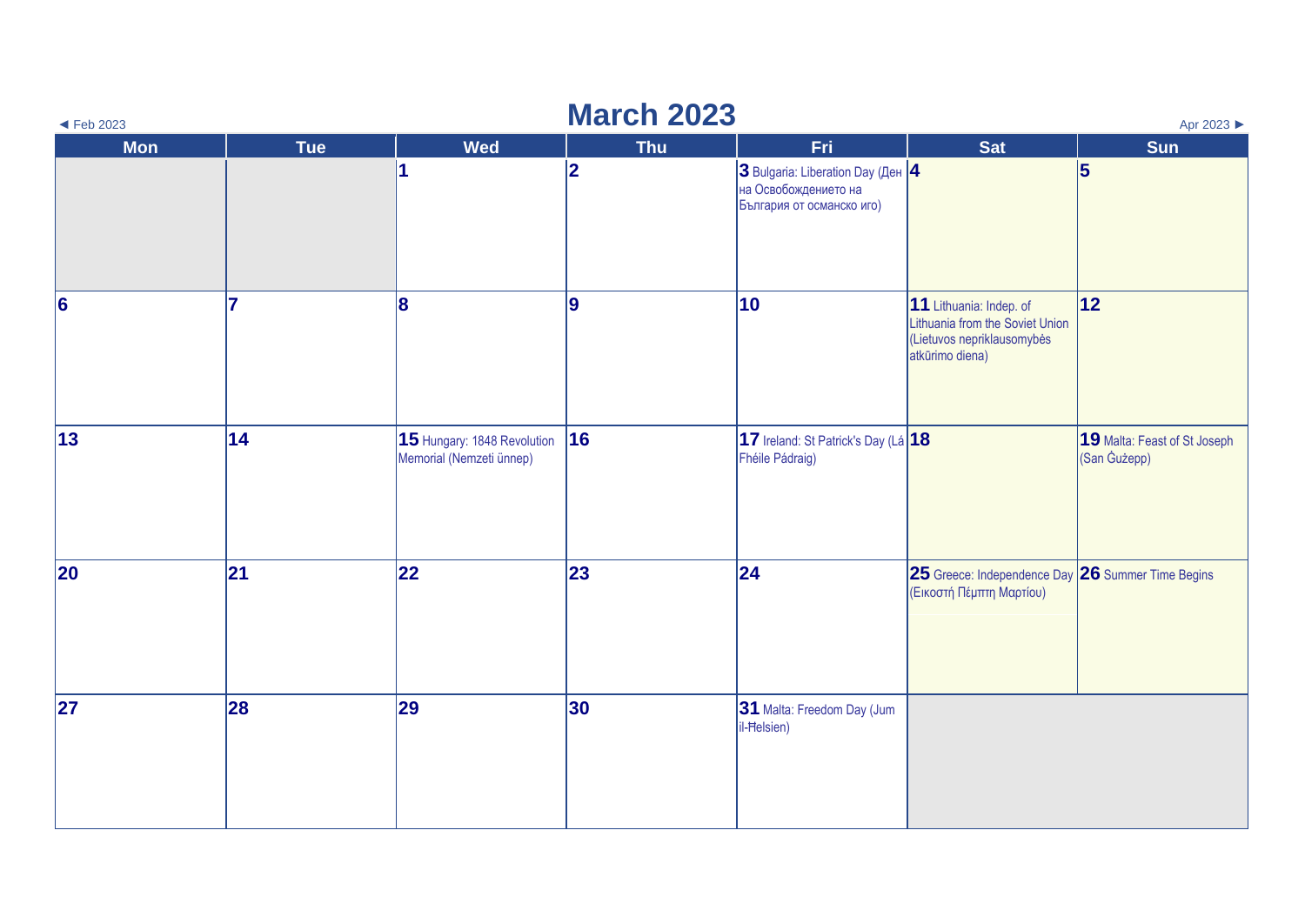| $\blacktriangleleft$ Mar 2023 | <b>April 2023</b><br>May 2023                  |            |                                                                                    |               |                         |                  |  |  |  |
|-------------------------------|------------------------------------------------|------------|------------------------------------------------------------------------------------|---------------|-------------------------|------------------|--|--|--|
| <b>Mon</b>                    | Tue                                            | <b>Wed</b> | <b>Thu</b>                                                                         | <b>Fri</b>    | <b>Sat</b>              | <b>Sun</b>       |  |  |  |
|                               |                                                |            |                                                                                    |               | 1 Cyprus: Nat'l. Day    | 2                |  |  |  |
| 3                             | 4                                              | 5          | 6 Maundy Thursday                                                                  | 7 Good Friday | $\overline{\mathbf{8}}$ | $\vert$ 9 Easter |  |  |  |
| 10 Easter Monday              | 11                                             | 12         | 13                                                                                 | 14            | 15                      | 16               |  |  |  |
| 17                            | 18                                             | 19         | 20                                                                                 | 21            | 22                      | 23               |  |  |  |
| 24                            | 25 Portugal: Freedom Day<br>(Dia da Liberdade) | 26         | 27 Slovenia: Day of Uprising<br>Against Occupation (Dan upora<br>proti okupatorju) | 28            | 29                      | 30               |  |  |  |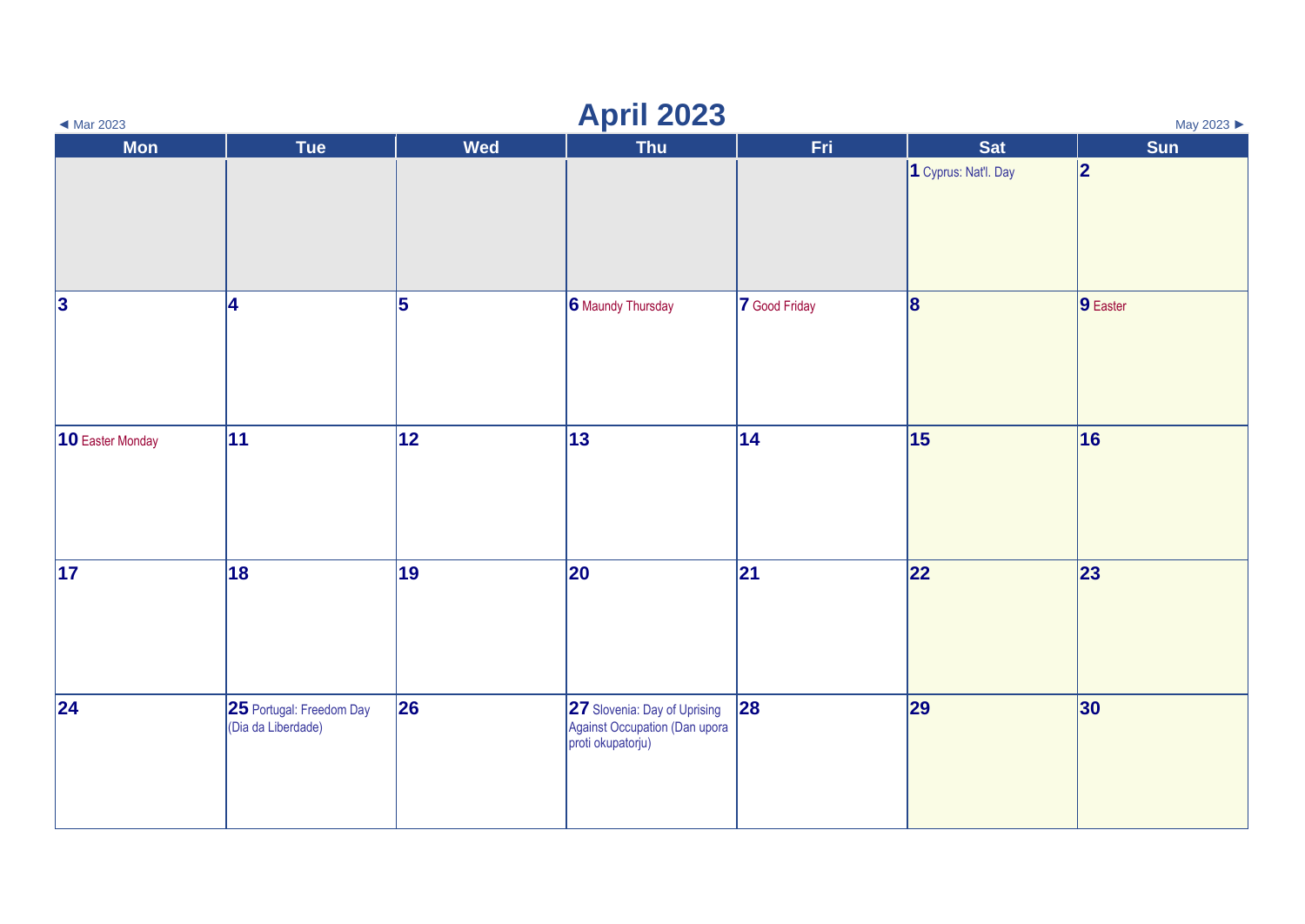| ◀ Apr 2023                                                                                                 | <b>May 2023</b><br>Jun 2023                   |                                                                                                                        |                                                                                                         |                                                |                                                                                      |                                           |  |  |  |
|------------------------------------------------------------------------------------------------------------|-----------------------------------------------|------------------------------------------------------------------------------------------------------------------------|---------------------------------------------------------------------------------------------------------|------------------------------------------------|--------------------------------------------------------------------------------------|-------------------------------------------|--|--|--|
| <b>Mon</b>                                                                                                 | <b>Tue</b>                                    | <b>Wed</b>                                                                                                             | <b>Thu</b>                                                                                              | Fri.                                           | <b>Sat</b>                                                                           | <b>Sun</b>                                |  |  |  |
| 1 Convocation of the Constitulvt $2$<br>Assembly of Latvia (Latvijas<br>Satversmes sapulces<br>sasaukšana) |                                               | 3 Poland: Constitution Day<br>(Trzeciego Maja)                                                                         | 4 Latvia: Restoration of<br>Independence Day (Latvijas<br>Republikas Neatkarības<br>atjaunošanas diena) | 5 Denmark: Great Prayer Day<br>(Store Bededag) | 6 Bulgaria: St George's<br>(Гергьовден, ден на<br>храбростта и Българската<br>армия) | 17                                        |  |  |  |
| <b>8</b> Slovakia: Day of Victory over<br>Fascism (Víťazstva nad<br>fašizmom)                              | 9 Europe Day                                  | 10                                                                                                                     | $ 11\rangle$                                                                                            | 12                                             | 13                                                                                   | 14                                        |  |  |  |
| 15                                                                                                         | 16                                            | 17 Day Against Homophobia                                                                                              | 18 Ascension Day                                                                                        | 19                                             | 20                                                                                   | 21                                        |  |  |  |
| 22                                                                                                         | 23                                            | 24 Bulgaria: St Cyril and<br>Methodius Day (Ден на<br>българската просвета и<br>култура и на славянската<br>писменост) | 25                                                                                                      | 26                                             | 27                                                                                   | 28 Netherlands: Pentecost<br>(Pinksteren) |  |  |  |
| 29 Belgium: Pentecost<br>Monday (Pinkstermaandag)                                                          | 30 Croatia: Statehood Day<br>(Dan državnosti) | 31                                                                                                                     |                                                                                                         |                                                |                                                                                      |                                           |  |  |  |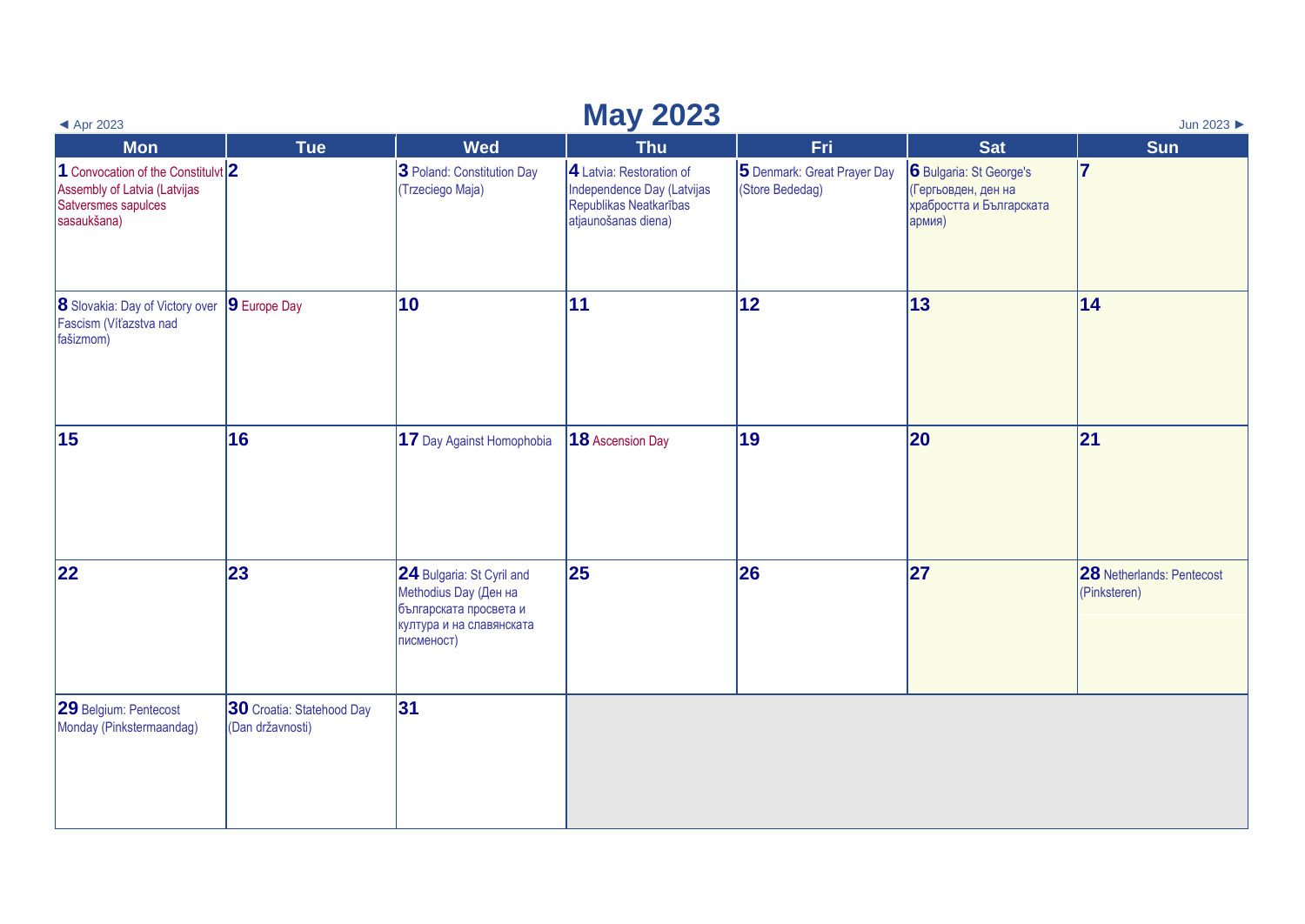| <b>June 2023</b><br>Jul 2023<br>$\blacktriangleleft$ May 2023 |                                                                               |                                        |                                                                               |                                                         |                                                   |                                                |  |  |
|---------------------------------------------------------------|-------------------------------------------------------------------------------|----------------------------------------|-------------------------------------------------------------------------------|---------------------------------------------------------|---------------------------------------------------|------------------------------------------------|--|--|
| <b>Mon</b>                                                    | <b>Tue</b>                                                                    | <b>Wed</b>                             | <b>Thu</b>                                                                    | Fri                                                     | <b>Sat</b>                                        | <b>Sun</b>                                     |  |  |
|                                                               |                                                                               |                                        | 1                                                                             | 2 Italy: Republic Day (Festa<br>della Repubblica)       | 3                                                 | 4                                              |  |  |
| Denmark (Danmark<br>Grundlovsdag)                             | 5 Denmark: Constitution Day of 6 Sweden: Nat'l. Day (Sveriges<br>Nat'l.dagen) | 7 Malta: 7th of June (Sette<br>Giugno) | 8 Primož Trubar Day (Dan<br>Primoža Trubarja)                                 | 9                                                       | 10 Portugal: Portugal Day (Dia 11<br>de Portugal) |                                                |  |  |
| 12                                                            | 13                                                                            | 14 World Blood Donor Day               | 15                                                                            | 16                                                      | 17                                                | 18                                             |  |  |
| 19                                                            | 20                                                                            | 21                                     | 22 Croatia: Anti-Fascist<br>Struggle Day (Dan antifašističke sākas)<br>borbe) | 23 Līgo Day Starts (Līgo diena 24 Latvia: Midsummer Day | (Jāņi)                                            | 25 Slovenia: Statehood Day<br>(Dan Državnosti) |  |  |
| 26                                                            | 27                                                                            | 28                                     | 29 Malta: Feast of St Peter &<br>St Paul (L-Imnarja)                          | 30                                                      |                                                   |                                                |  |  |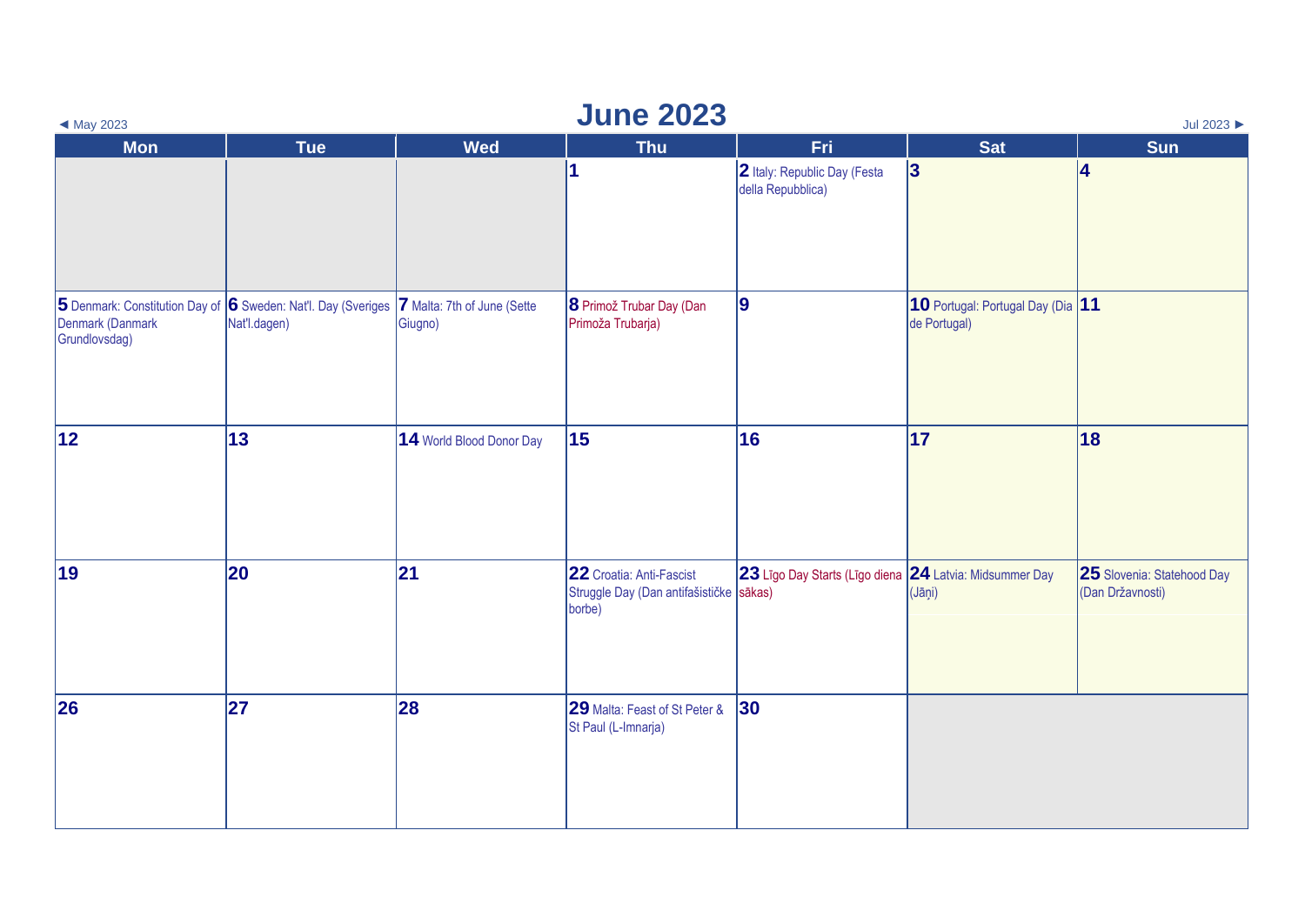| <b>July 2023</b><br>$\triangleleft$ Jun 2023<br>Aug 2023 |            |                                                        |                                                        |                                                                 |            |     |  |  |
|----------------------------------------------------------|------------|--------------------------------------------------------|--------------------------------------------------------|-----------------------------------------------------------------|------------|-----|--|--|
| <b>Mon</b>                                               | <b>Tue</b> | Wed                                                    | <b>Thu</b>                                             | Fri                                                             | <b>Sat</b> | Sun |  |  |
|                                                          |            |                                                        |                                                        |                                                                 | И          | 2   |  |  |
| $\vert$ 3                                                | 14         | 5                                                      | 6 Czech Rep: Jan Hus Day<br>(Upálení mistra Jana Husa) | $\overline{7}$                                                  | 8          | 9   |  |  |
| $ 10\rangle$                                             | 11         | 12 N. Ireland: Batlle of Boyne / 13<br>Orangemen's Day |                                                        | 14 France: Bastille Day (Fête<br>Nat'l.e / Le quatorze juillet) | 15         | 16  |  |  |
| $\vert$ 17                                               | 18         | 19                                                     | 20                                                     | 21 Belgium: Belgian Nat'l. Day 22<br>(Fête Nat'l.e)             |            | 23  |  |  |
| 24                                                       | 25         | 26                                                     | 27                                                     | 28                                                              | 29         | 30  |  |  |
| 31                                                       |            |                                                        |                                                        |                                                                 |            |     |  |  |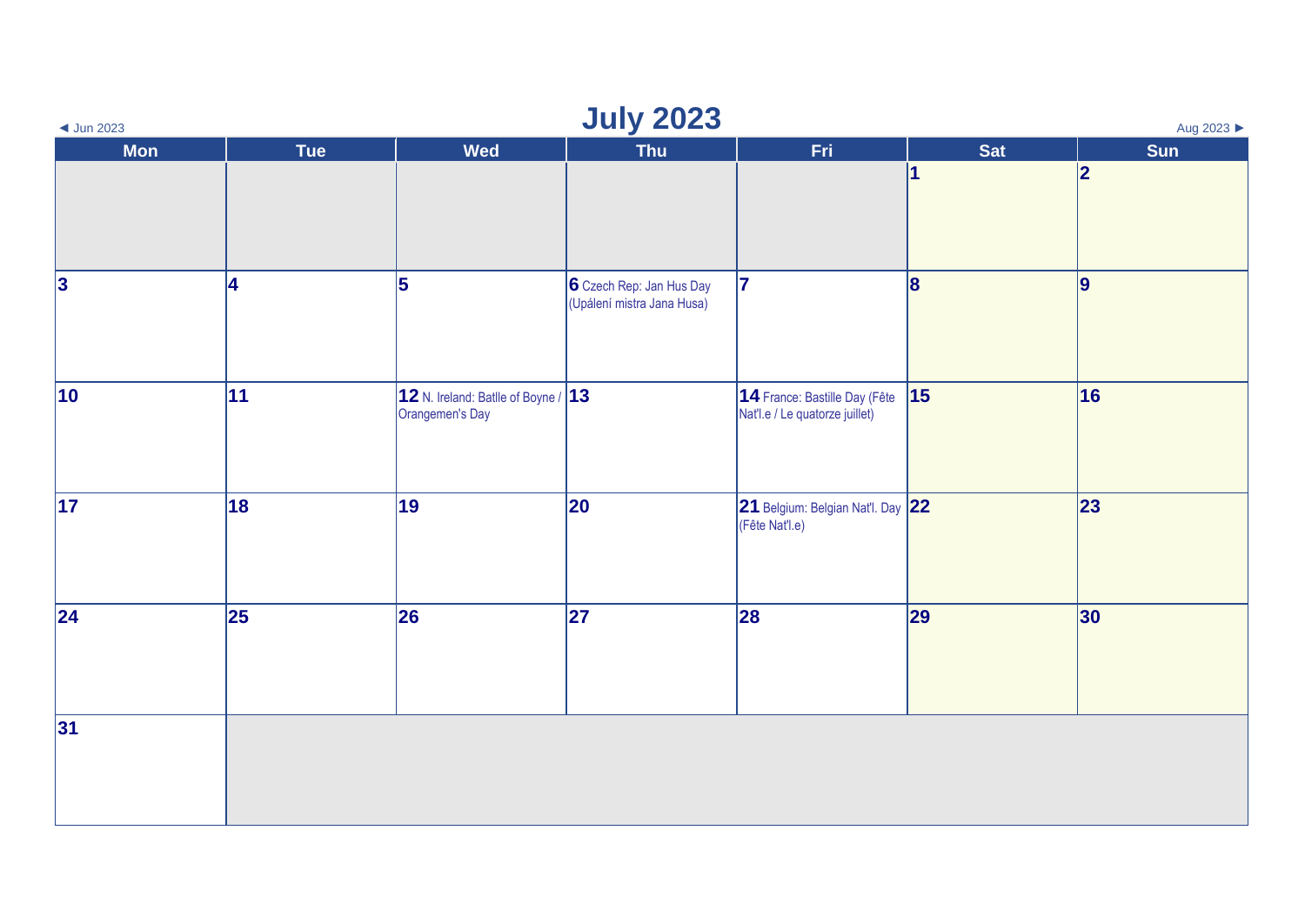| <b>August 2023</b><br>Sep 2023 ▶<br>$\triangleleft$ Jul 2023 |                                                                                                    |                         |                                                                                                                                      |     |                                                                                                                                                                        |                                                                             |  |
|--------------------------------------------------------------|----------------------------------------------------------------------------------------------------|-------------------------|--------------------------------------------------------------------------------------------------------------------------------------|-----|------------------------------------------------------------------------------------------------------------------------------------------------------------------------|-----------------------------------------------------------------------------|--|
| <b>Mon</b>                                                   | <b>Tue</b>                                                                                         | <b>Wed</b>              | <b>Thu</b>                                                                                                                           | Fri | <b>Sat</b>                                                                                                                                                             | <b>Sun</b>                                                                  |  |
|                                                              | 1                                                                                                  | $\overline{\mathbf{2}}$ | 3                                                                                                                                    | 4   | 5 Croatia: Victory and<br><b>Homeland Thanksgiving Day</b><br>and the Day of Croatian<br>defenders (pobjede i<br>domovinske zahvalnosti i Dan<br>hrvatskih branitelja) | 6                                                                           |  |
| 7 Scotland: Summer Bank<br>Holiday                           | 8                                                                                                  | <u>g</u>                | $ 10\rangle$                                                                                                                         | 11  | 12                                                                                                                                                                     | 13                                                                          |  |
| 14                                                           | 15 Assumption                                                                                      | 16                      | 17 Slovsles in Prekmurje<br>Incorporated into the Mother<br>Nation (Slovšle v Prekmurju, Ki<br>So Vključene v Materino<br>Narodnost) | 18  | 19                                                                                                                                                                     | 20 Estonia: Day of Restoration<br>of Independence<br>(Taasiseseisvumispäev) |  |
| 21                                                           | 22                                                                                                 | 23                      | 24                                                                                                                                   | 25  | 26                                                                                                                                                                     | 27                                                                          |  |
| <b>28</b> UK: Summer Bank Holiday                            | 29 Slovakia: Slovak Nat'l.<br>Uprising Anniversary (Výročie<br>Slovenského národného<br>povstania) | 30                      | 31                                                                                                                                   |     |                                                                                                                                                                        |                                                                             |  |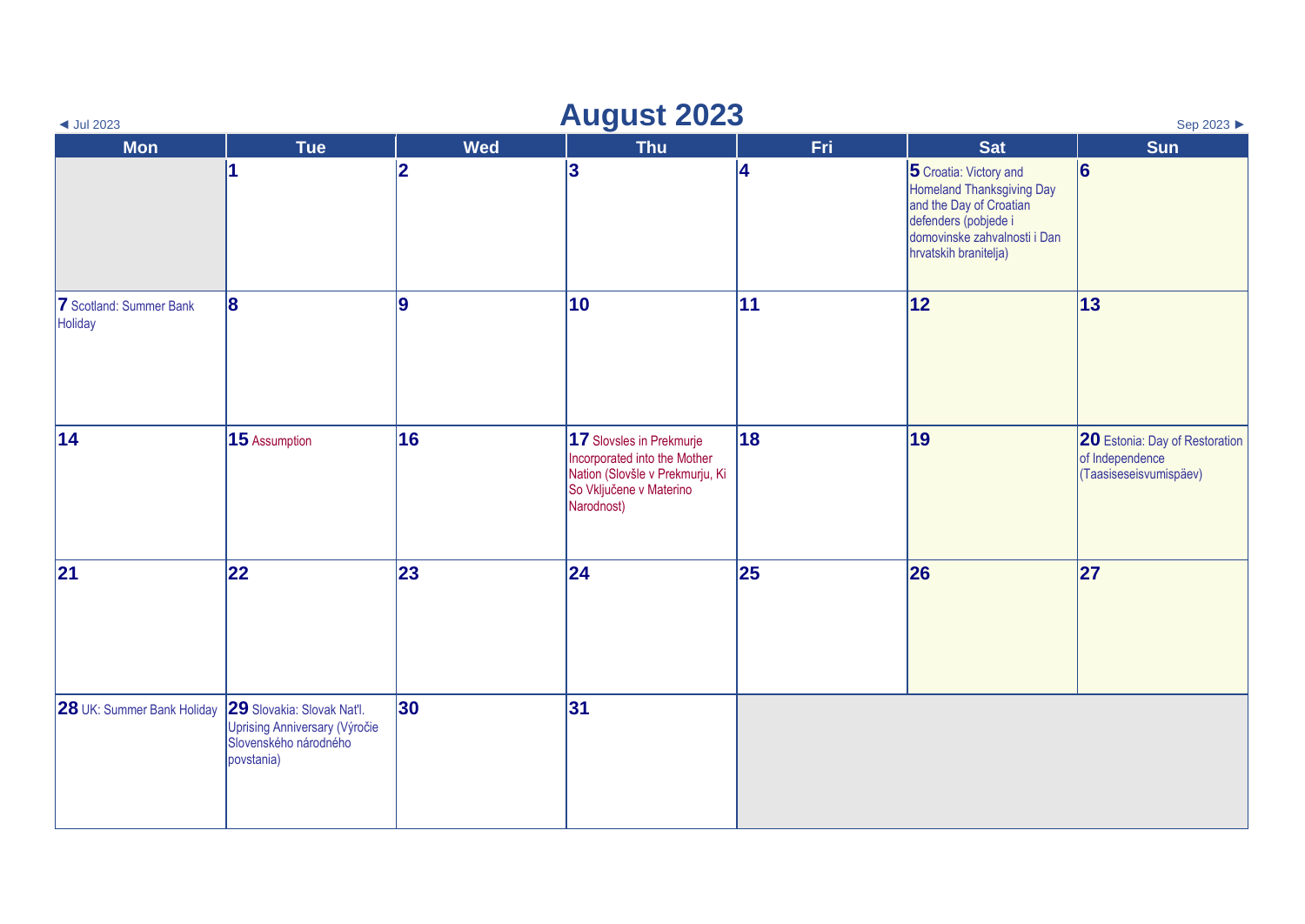| <b>September 2023</b><br>Oct 2023 ▶<br>$\triangleleft$ Aug 2023 |                                 |                                                      |                                                                                   |                                                                                                             |            |              |  |  |
|-----------------------------------------------------------------|---------------------------------|------------------------------------------------------|-----------------------------------------------------------------------------------|-------------------------------------------------------------------------------------------------------------|------------|--------------|--|--|
| <b>Mon</b>                                                      | <b>Tue</b>                      | <b>Wed</b>                                           | <b>Thu</b>                                                                        | <b>Fri</b>                                                                                                  | <b>Sat</b> | Sun          |  |  |
|                                                                 |                                 |                                                      |                                                                                   | 1 Day of the Constitution of the 2<br>Slovak Republic (Deň Ústavy<br>Slovenskej Republiky)                  |            | 3            |  |  |
| 4                                                               | 5                               | 6 Bulgaria: Unification Day<br>(Ден на Съединението) | 17                                                                                | $ 8$ Feast of Our Lady of Victories $ 9 $<br>(Festa tal-Madonna tal-Vitorji)                                |            | $ 10\rangle$ |  |  |
| 11                                                              | 12                              | 13                                                   | 14                                                                                | 15 Day of Restoration of the<br>Primorska Region to the<br>Motherland (Dan Obnove<br>Primorske na Domovino) | 16         | 17           |  |  |
| 18 European Heritage Days                                       | 19                              | 20                                                   | 21 Malta: Independence Day<br>(Jum I-Indipendenza)                                | 22 Bulgaria: Independence<br><b>Day (Ден на независимостта</b><br>на България)                              | 23         | 24           |  |  |
| 25                                                              | 26 European Day of<br>Languages | 27                                                   | 28 Czech Rep: St. Wenceslas<br>Day / Czech Statehood Day<br>(Den české státnosti) | 29                                                                                                          | 30         |              |  |  |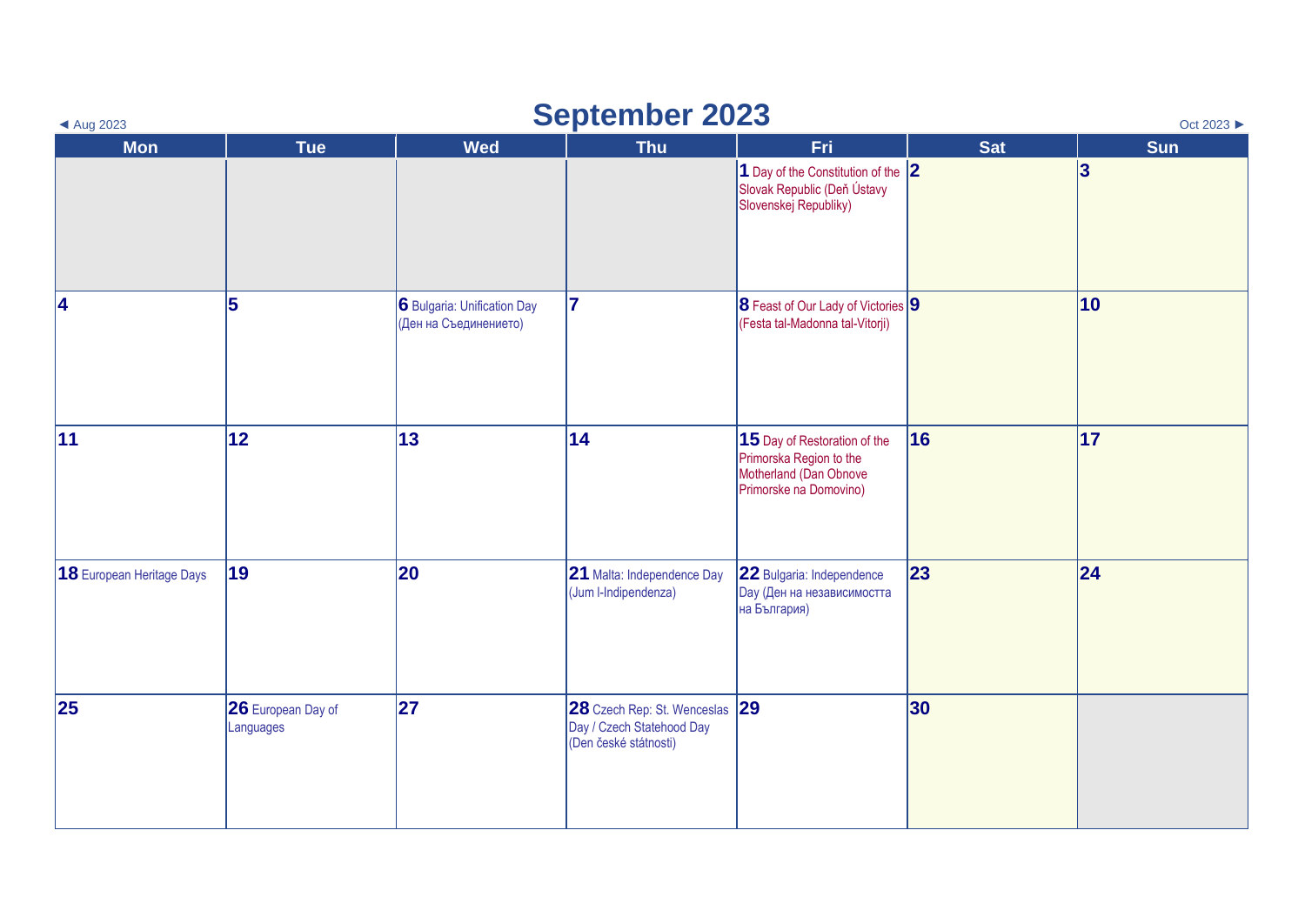| <b>October 2023</b><br>Nov 2023 ▶<br>$\triangleleft$ Sep 2023        |                                                               |                            |                                                        |            |                                                                |                                                         |  |  |
|----------------------------------------------------------------------|---------------------------------------------------------------|----------------------------|--------------------------------------------------------|------------|----------------------------------------------------------------|---------------------------------------------------------|--|--|
| <b>Mon</b>                                                           | <b>Tue</b>                                                    | <b>Wed</b>                 | <b>Thu</b>                                             | <b>Fri</b> | <b>Sat</b>                                                     | <b>Sun</b>                                              |  |  |
|                                                                      |                                                               |                            |                                                        |            |                                                                | 1 Cyprus: Indep. Day                                    |  |  |
| $ 2\rangle$                                                          | 3 Germany: German Unity Day  4<br>(Tag der Deutschen Einheit) |                            | 5                                                      | 6          | $\overline{7}$                                                 | <b>8</b> Croatia: Independence Day<br>(Dan neovisnosti) |  |  |
| 9                                                                    | 10 Day Against the Death<br>Penalty                           | 11                         | 12 Spain: Spain's Nat'l. Day<br>(Día de la Hispanidad) | 13         | 14                                                             | 15                                                      |  |  |
| 16 World Food Day                                                    | 17 Overcome Extreme Poverty 18                                |                            | 19                                                     | 20         | 21                                                             | 22                                                      |  |  |
| 23 Hungary: Republic Day<br>(Nemzeti ünnep)                          | $ 24\rangle$                                                  | 25 European Day of Justice | 26 Austria: Austrian Nat'l. Day 27<br>(Nat'l.feiertag) |            | 28 Greece: Greek Nat'l. / Ohi<br>Day (Το Όχι or Ημέρα του Όχι) | <b>29</b> Summer Time Ends                              |  |  |
| 30 Ireland: October Holiday<br>(Lá Saoire i mí Dheireadh<br>Fómhair) | 31 Germany: Reformation Day<br>(Reformationstag)              |                            |                                                        |            |                                                                |                                                         |  |  |

More Calendars with European Union Holidays from WinCalendar[: Word Calendar,](https://www.wincalendar.com/2023-Calendar-with-EU-Holidays) [Excel Calendar,](https://www.wincalendar.com/2023-Calendar-EU-Holidays-Excel) [PDF Calendar](https://www.wincalendar.com/2023-Calendar-EU-Holidays-PDF)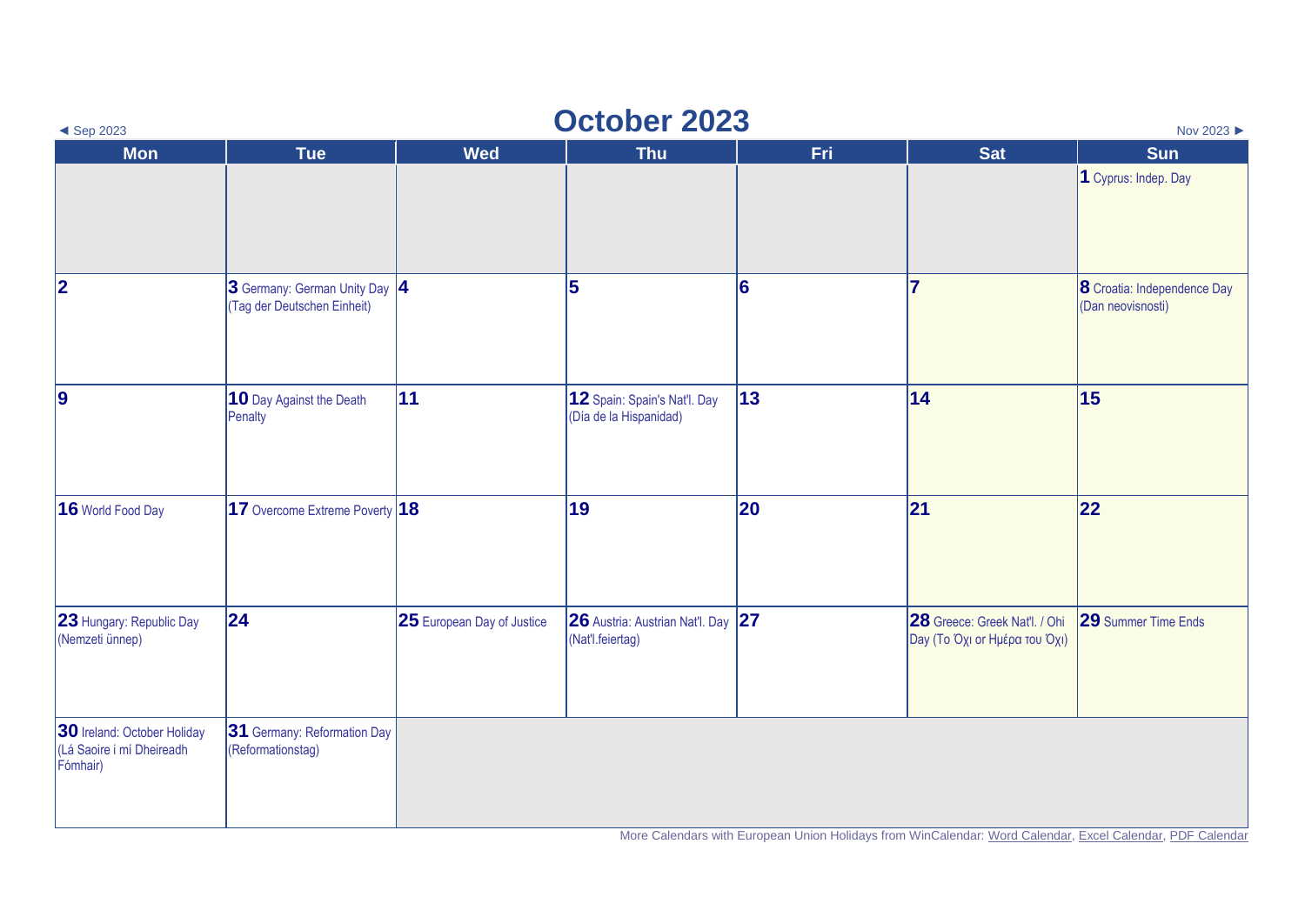| <b>November 2023</b><br>$\triangleleft$ Oct 2023<br>Dec 2023 ▶ |            |                                                                  |                                                |                                                                                         |                                                                                    |            |  |  |
|----------------------------------------------------------------|------------|------------------------------------------------------------------|------------------------------------------------|-----------------------------------------------------------------------------------------|------------------------------------------------------------------------------------|------------|--|--|
| <b>Mon</b>                                                     | <b>Tue</b> | <b>Wed</b>                                                       | <b>Thu</b>                                     | Fri                                                                                     | <b>Sat</b>                                                                         | <b>Sun</b> |  |  |
|                                                                |            | 1 All Saints' Day                                                | 2 All Souls' Day                               | 3                                                                                       | 14                                                                                 | 5          |  |  |
| $\vert 6 \vert$                                                | 17         | 8                                                                | 9                                              | 10                                                                                      | 11 France: Armistice Day                                                           | 12         |  |  |
| 13                                                             | 14         | 15 Belgium: King's Feast<br>(Koningsdag)                         | 16                                             | 17 Czech Rep: Struggle for<br>Freedom & Democracy Day<br>(Boje za svobodu a demokracii) | 18 Proclamation of the<br>Republic of Latvia (Latvijas<br>Republikas proklamēšana) | 19         |  |  |
| 20                                                             | 21         | 22 Germany: Day of<br>Repentance and Prayer (Buß-<br>und Bettag) | 23 Rudolf Maister Day (Dan<br>Rudolfa Maistra) | 24                                                                                      | 25 Day Against Domestic<br>Violence                                                | 26         |  |  |
| 27                                                             | 28         | 29                                                               | 30 Scotland: St. Andrew's Day                  |                                                                                         |                                                                                    |            |  |  |